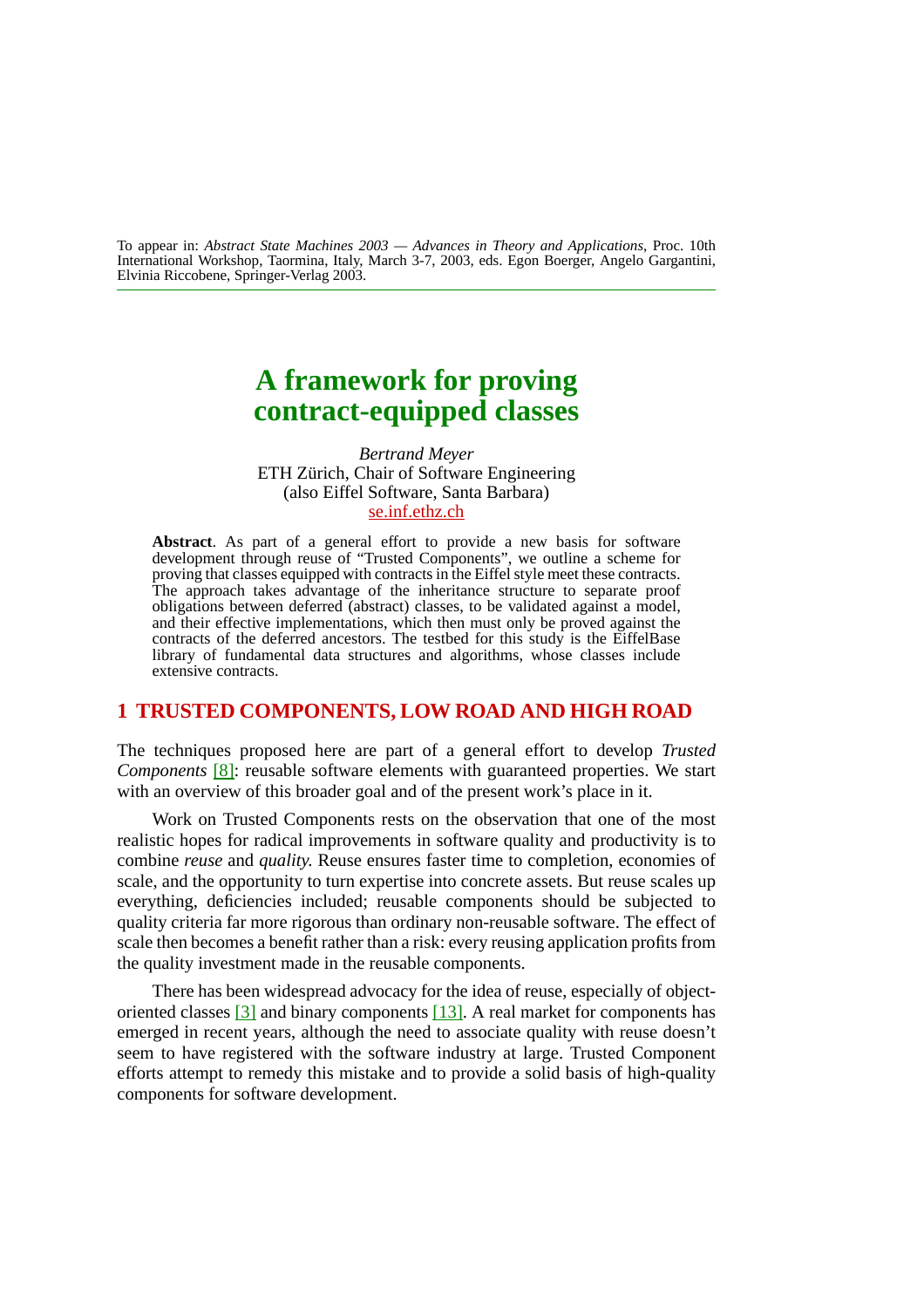Ideally, a Trusted Component should have a formal specification of its relevant properties and then a proof that its implementation satisfies the specification. This is indeed the approach explored in the following sections. It assumes, however, components that are designed from the outset with this goal in mind; while important for the long term, this view does little to address the concerns of industry developers who have to work with existing components — object-oriented, EJB, COM, .NET ... — that have not been built accordingly; if nothing else, most commercial components do not publish their source code, making third-party proofs impossible.

As a result we face a choice between providing full proofs of components produced specifically for this purpose ("*software as it should be*") and attempting partial qualification of existing commercial components built with far more informal techniques ("*software as it is*"). Our work on Trusted Components recognizes the need for both of these approaches, and as a consequence pursues two tracks at once:

- A *high road* for producing components whose correctness can be proved, and indeed proving it.
- A *low road* for assessing properties of existing components, commercial or open-source. It will generally be impossible to include correctness proofs in this case, but we can still define relevant quality criteria — extent of functional and performance specification, examples of use, documentation, evidence of prior reuse, extendibility … — and assess components against them. A *Component Quality Model* is under development for this purpose [\[10\]](#page-18-1).

The work presented here is on the "high road". Focused on fundamental components covering common data structures and algorithmes, it attempts to produce full proofs of their correctness.

An important practical issue of correctness proofs for object-oriented components is the matter of run-time structures, which typically involves extensive use of *pointers* (or "references"). In parallel with the work described here, a theory has been developed to model pointer-rich object structures and prove the corresponding software properties. Described in a separate paper  $[11]$ , it is closely connected to the present work, and plays an important part in its application to actual proofs of object-oriented software.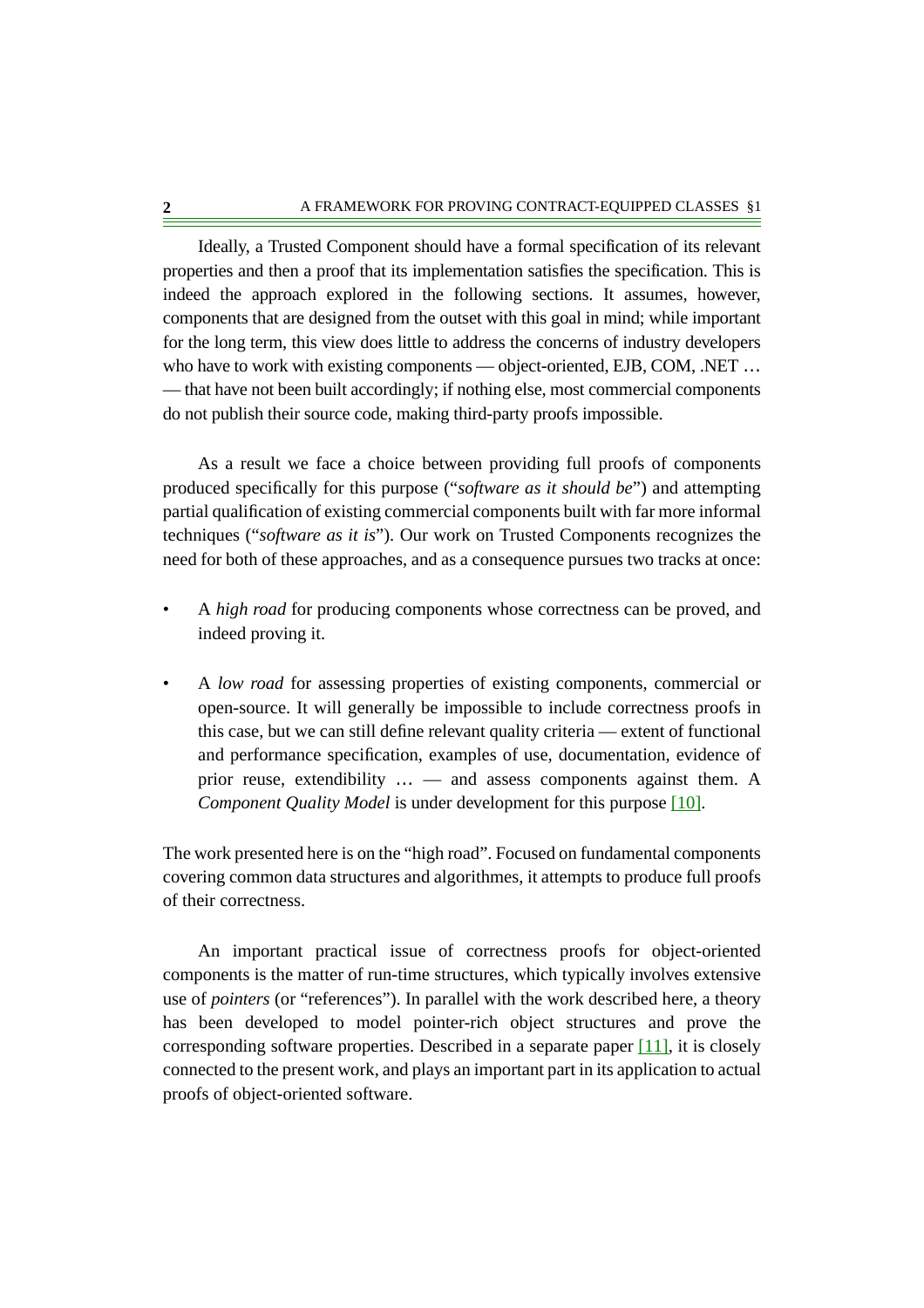### **2 FORMAL METHODS FOR REUSABLE COMPONENTS**

Most applications of formal methods so far have been to systems or subystems, generally in mission-critical areas where the investment in formality and proofs is justified by the grave consequences that malfunctions could cause. Examples include defense applications, transportation systems such as those built with the B approach [\[1\],](#page-17-2) and Java Bytecode verification through Abstract State Machines [\[12\]](#page-18-3). With components, the economic justification is simply the effect of scale arising from reuse. A reusable component may not be by itself "critical" in the same sense as the system controlling the closing of doors in a train, but the effect of a deficiency could be just as bad given the number and scope of applications that may rely on it.

Proof technology has now advanced to a point where it appear practical enough to go beyond these applications and consider proofs of components. Although not extensively explored until now, this combination of formal methods and reuse offers one of the most interesting outlets for formal development.

In pursuing it we will rely on Eiffel's **Design by Contract**  $[4]$  [\[5\]](#page-17-4) [\[7\]](#page-17-5). Classes equipped with contracts — routine preconditions, routine postconditions and class invariants — already possess a degree of formal specification.

Although devised from their origin with the ultimate goal of permitting proofs, contracts have been used so far in Eiffel for other purposes [\[7\]](#page-17-5): as a design method to obtain correct software; as a documentation technique in connection with the tools of the EiffelStudio environment; as a central part of the testing, debugging and quality assurance process; as a management aid; as a guide for using inheritance properly; and as a basis for exception handling relying on a clear definition of what constitutes a "normal" and "abnormal" case.

### **3 LAYERS OF PROOF**

To prove properties of components (and in fact of applications too) it appears desirable, because of the potential complexity of some libraries, to organize the proof process in a hierarchical manner, where the basic (lowermost) levels are very close to mathematical concepts, and each higher level is proved conditional to the correctness of the lower one: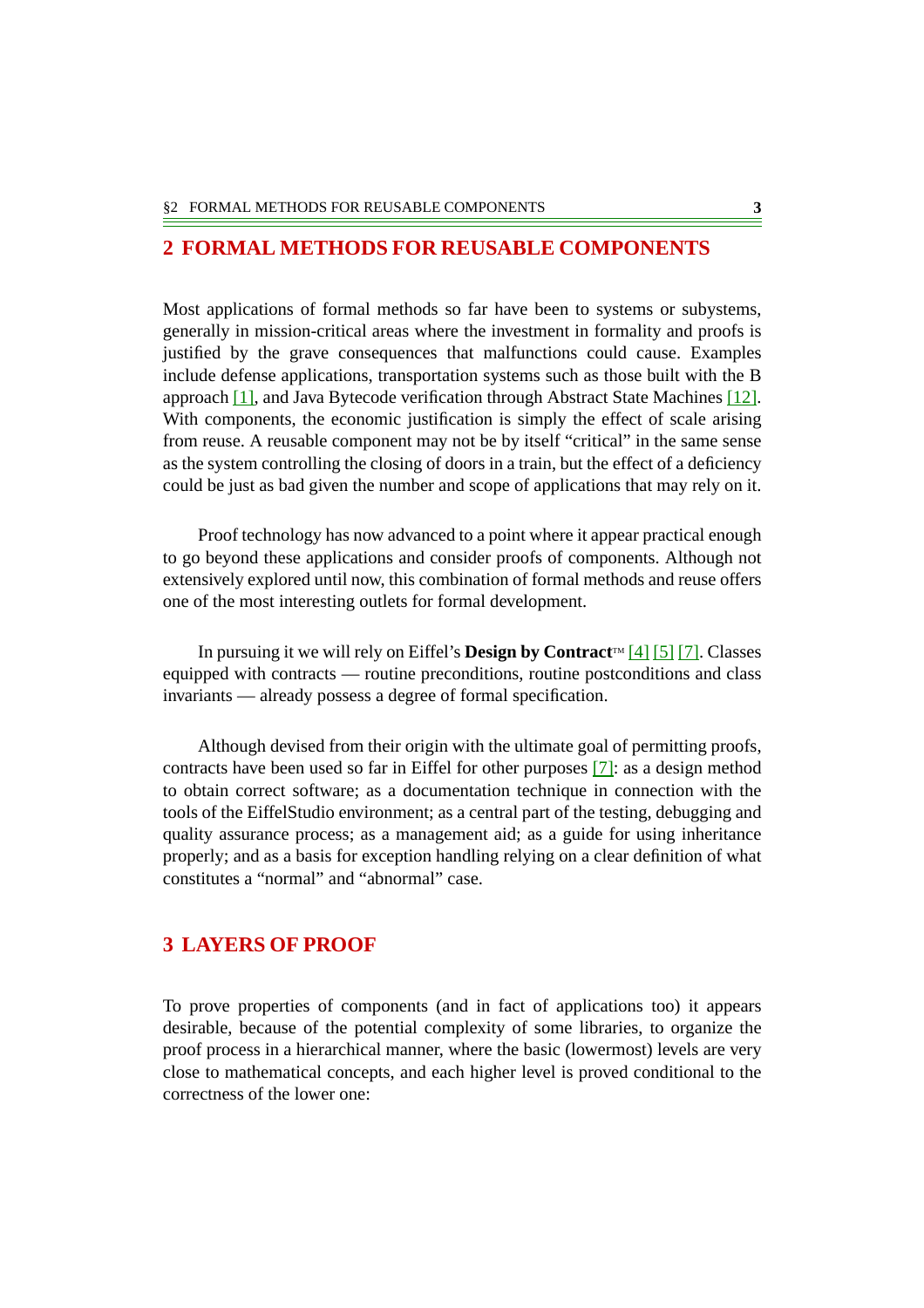

<span id="page-3-0"></span>**Figure 1: Application and component layers**

# **4 EIFFELBASE**

Of particular interest among the layers of figure  $1$  is the EiffelBase library, the focus of our first investigation. The library results from a systematic approach, detailed in reference [\[6\]](#page-17-6), at providing a "Linnaean" taxonomy of the fundamental structures of computing science. EiffelBase takes full advantage of object-oriented mechanisms and is thus a good testbed for the scalability of any techniques developed. Figure  $2$ describes the hierarchy of its top inheritance levels.

EiffelBase classes are extensively equipped with contracts, as illustrated by the examples reviewed below. This makes them a prime target for proofs, since the properties to prove are already part of the class text.

An obvious objection to the choice of EiffelBase is that industrial users may be more interested in coarser-grain components (EJB, CORBA, COM, .NET) covering — say — print drivers, web services or payroll records rather than stacks and linked lists. But several reasons actually make components such as the EiffelBase classes actually very useful for such a study: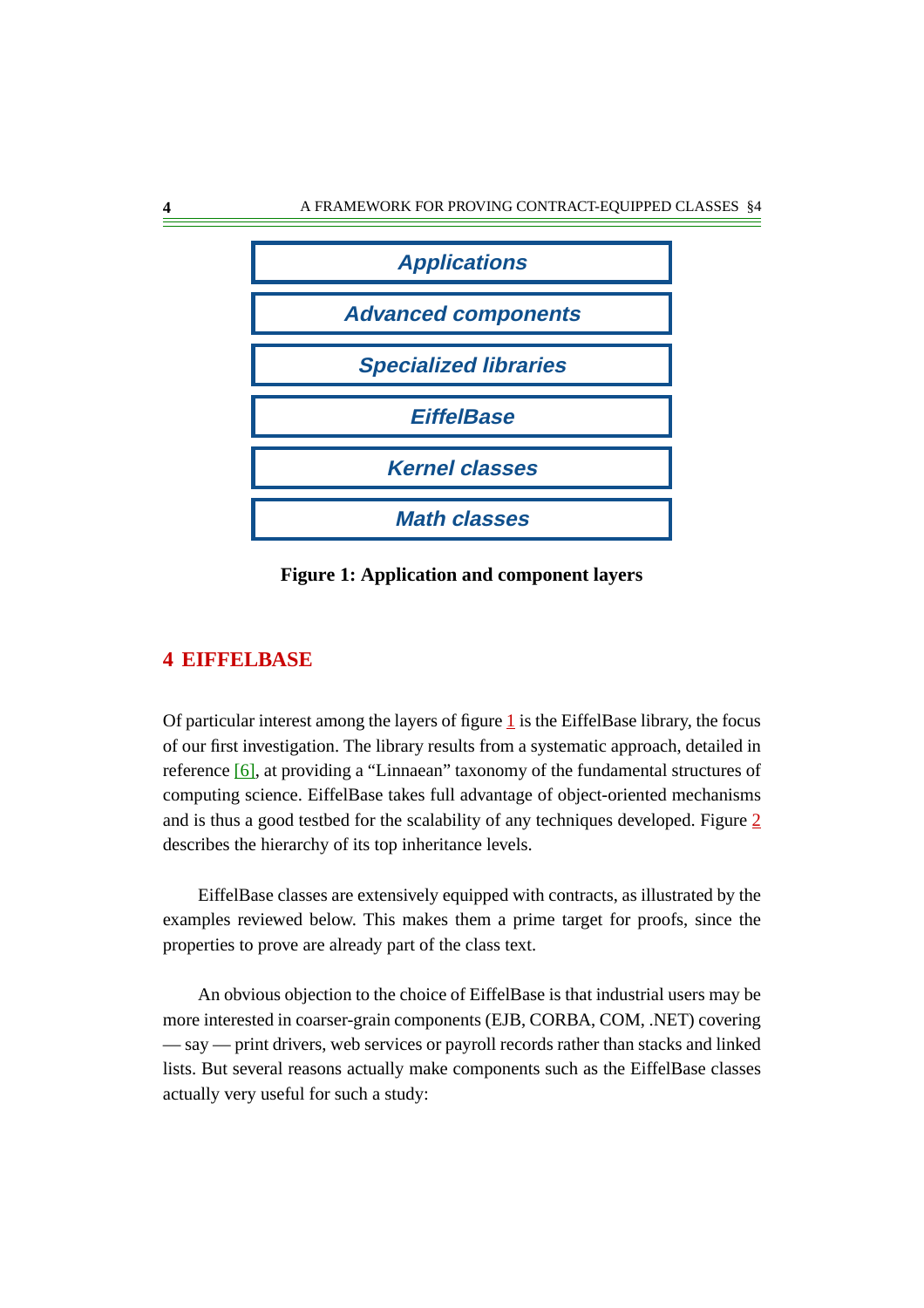

### <span id="page-4-0"></span>**Figure 2: EiffelBase classes, topmost inheritance hierarchy**

- These components are used extensively in all applications. Bringing them to a high degree of quality is by itself an important achievement.
- They raise difficult problems, providing a microcosm of the more general issues of component-based development.
- The underlying theory has been explored in depth, and so is ready for integration in a proof framework.
- They are a required step: we can hardly hope to provide proofs of more complex, application-specific components until we know how to tackle these. If we can't prove the contracts of a list class, we won't be able to prove a Grid control.
- Finally, as noted, this is not the *whole* approach, simply one of its facets, complemented for more immediate industry needs by the "low road" techniques mentioned above.

So they appear a proper choice for this foundational work, a first step towards the development of general techniques for proving properties of different component kinds, fine-grained and coarse-grained.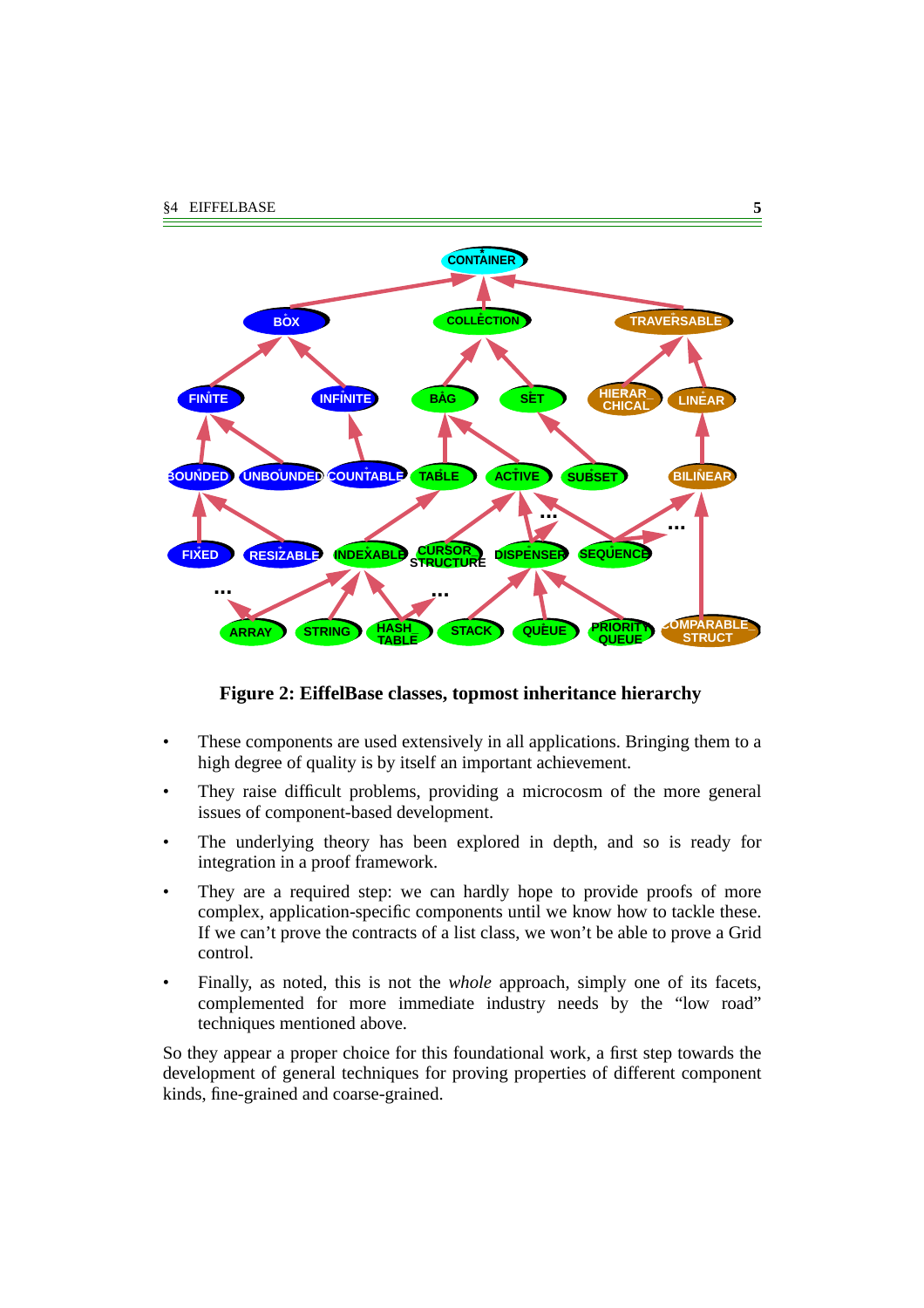### **5 A REUSABLE EFFECTIVE CLASS:** *STACK*

Let's take a look at a typical class and see what it would mean to "prove it". *FIXED\_STACK* is one of the implementations of *STACK*, through arrays. Along with *ARRAYED* STACK, *LINKED* STACK and other implementations, it inherits from the deferred (abstract) class *STACK*:



**Figure 3: Multiple implementations through inheritance**

In its general form, including the contracts, *FIXED\_STACK* looks like this: **class** *FIXED\_STACK* [*G*] **inherit** *STACK* [*G*] *ARRAY* [*G*] **rename** *item* **as** *array\_item*, *put* **as** *array\_put*, *count* **as** *capacity* **end feature** *-*- Access *count*: *INTEGER* -- Number of stack items *item*: *G* **is** -- Top element **require** *not\_empty*: *count*  $> 0$ **do** *Result* := *array\_item* (*count*) **end**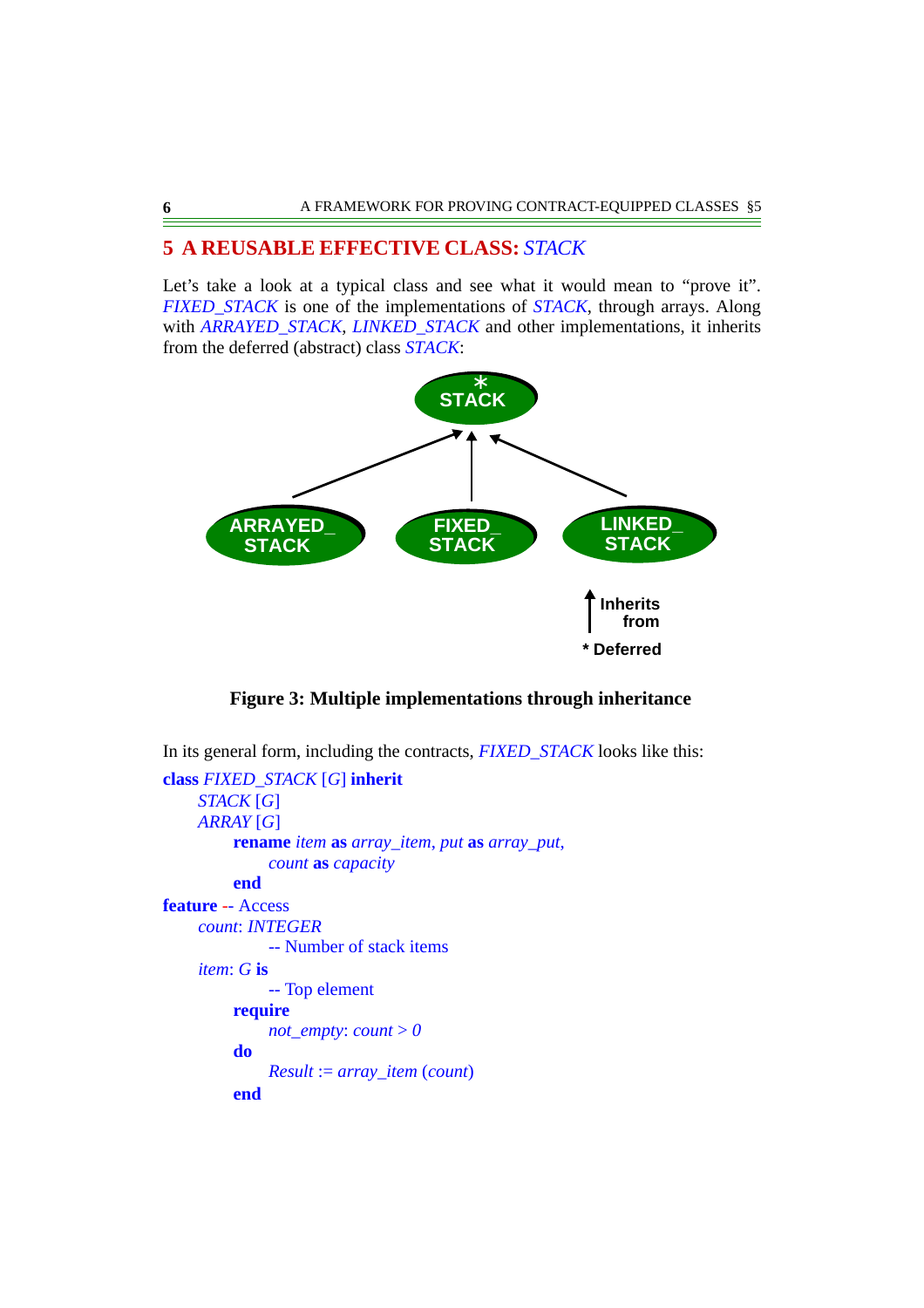### **feature** -- Element change *put* (*x*: *G*) **is** -- Push *x* to top of stack. **require** *not\_full*: *count* < *capacity* **do**  $count := count + 1$ *array\_put* (*x*, *count*) **ensure** *pushed*: *item* =  $\boldsymbol{x}$ *one\_more*: *count* = **old** *count* + 1 **end** *remove* **is** -- Pop top element. **require** *not\_empty*: *count*  $> 0$ **do**  $count := count - 1$ **ensure** *removed*: *count* = **old** *count – 1* **end**

#### **invariant**

```
meaningful_count: count >= 0
bounded_by_capacity: count <= capacity
```
#### **end**

A number of details have been omitted as compared to the actual class in the EiffelBase delivery:

- Assertion inheritance: most of the contracts are actually in the higher-level, deferred class *STACK*; class *FIXED\_STACK* inherits them without having to reproduced them. What is shown here is close to its "flat form" rather than its actual text.
- Several features.
- Creation procedures.
- Some inheritance details.
- The Indexing clause.
- Array resizing (found in *ARRAYED\_STACK*): in general, EiffelBase classes avoid putting strict limits on size, and instead silently resize the representation if the contents outgrow it. Here we have chosen the fixed-size variant since it leads to a simple and interesting contract.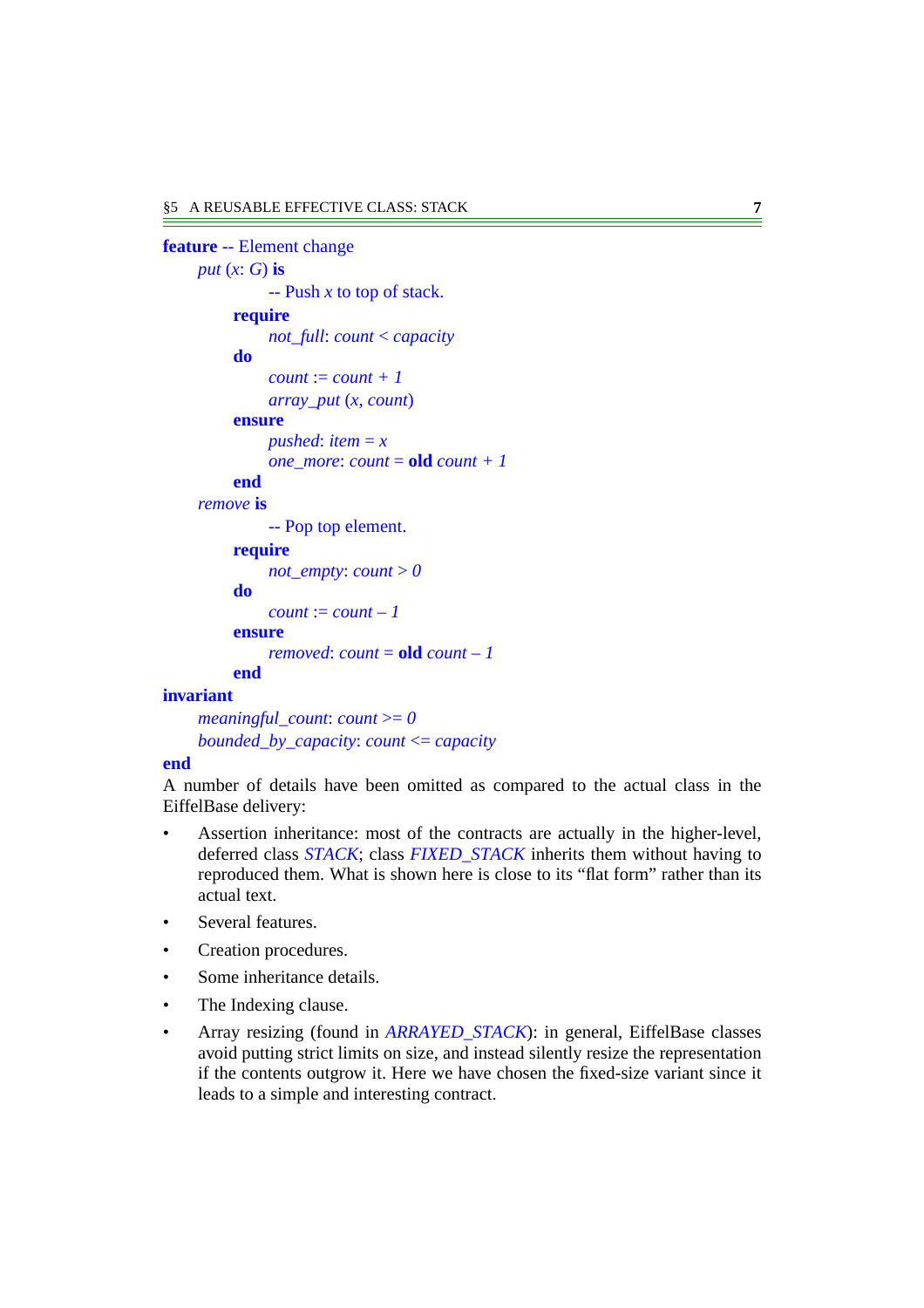### **6 INTRODUCING A MODEL**

The first question to ask is: What does it mean to "prove" *FIXED\_STACK*?

The accurate phrasing is of course that we are interested in proving the *correctness* of the class with respect to particular *specification properties*.

Like the rest of the literature this discussion casually talks about "proving a software element", but this is just an abbreviation for the notion of proving that the element possesses explicitly specified properties.

Thanks to the presence of contracts, these properties are already present in the text, in the form of preconditions (**require**), postconditions (**ensure**), class invariants (**invariant**). We have to prove that the implementation satisfies these contracts: any routine called with the precondition satisfied will terminate and ensure the precondition; in addition, if it is called from outside the class, it will preserve the invariants.

To talk about such correctness proofs will we use a conceptual *model* of the corresponding structure. We consider, for example, that a stack is conceptually representable as a sequence, where the push operation (*put*) happens at the end:\



Such a model plays no role in the class implementation; it is also of no significance to users of the class, who still view it in purely abstract terms, defined by official features (*put*, *remove*, *item* etc.) according to the principles of abstract data types. But it will help us for the proofs.

Mathematically, a sequence is a function from an integer interval:

 $\text{SEQUENCE [G]} \stackrel{\Delta}{=} 1$ ..*count*  $\rightarrow G$ for some *count*. *s* (*i*) is the *i*-th item of *s*.

We may note here that the choice of a model is independent of the choice of implementation, such as *FIXED\_STACK* rather than *ARRAYED\_STACK* or *LINKED\_STACK*. It can be done at the level of the deferred class *STACK*, their common ancestor. This opens up the possibility of doing part of the proof at the deferred level, an interesting prospect since it means that we can use inheritance for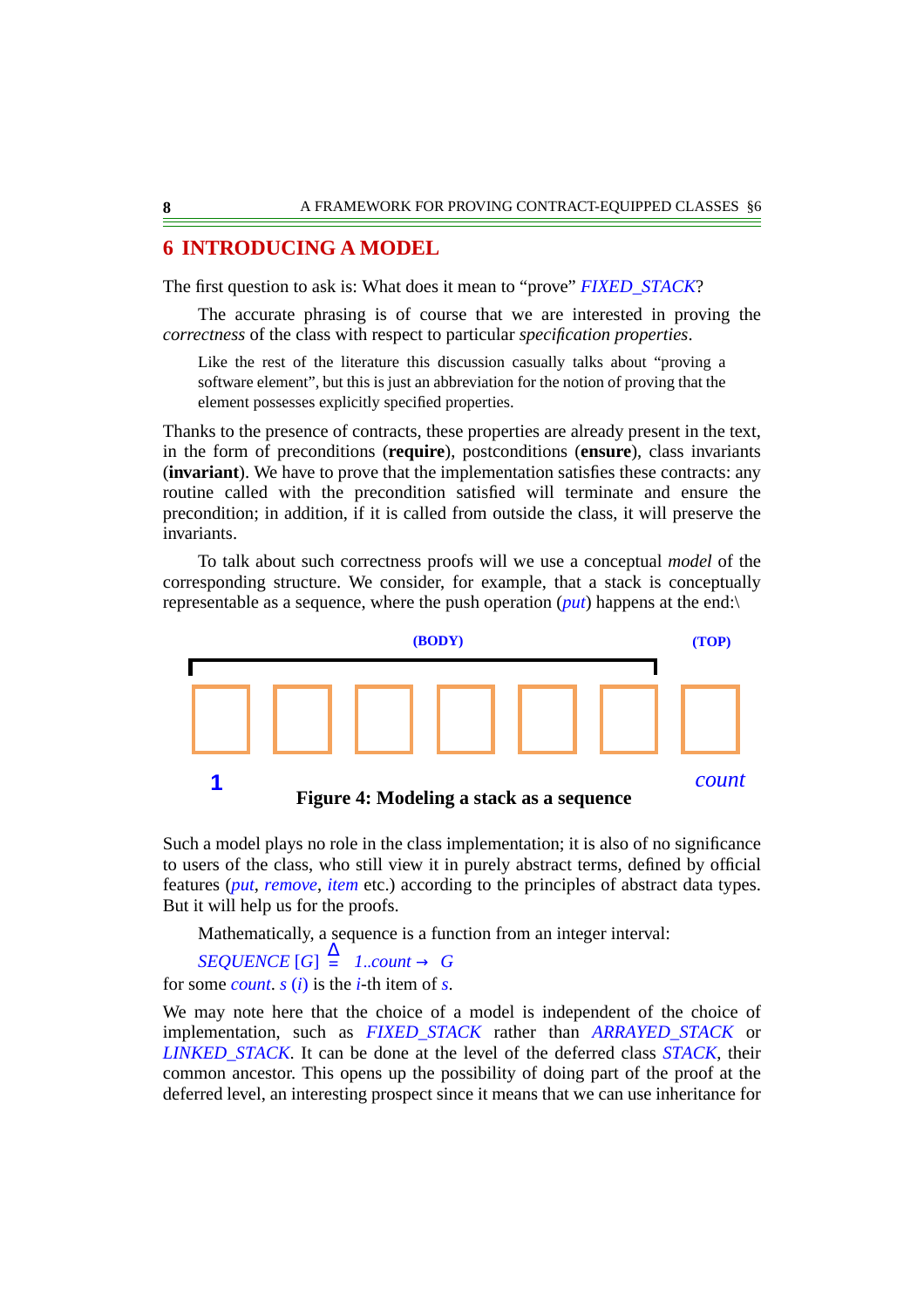reuse and factorization in the *software proving* process like we do in the *software construction* process. Let us see how the deferred class — itself somewhat simplified too — looks:

**deferred class** *STACK* [*G*] **feature** -- Access *count*: *INTEGER* -- Number of stack items *item*: *G* **is** -- Top element **require** *not\_empty*: *count*  $> 0$ 

#### **end**

**feature** -- Element change *put* (*x*: *G*) **is**

-- Push x to top of stack.

**require**

*not\_full*: **not** *full*

**deferred**

**ensure**

$$
pushed: item = x
$$
Abstract  
*one\_more: count* = **old** count + 1) assertions

#### **end**

*remove* **is**

-- Pop top element.

**require**

```
not_empty: count > 0deferred
ensure
    removed: count = old count – 1
end
```
#### **invariant**

```
meaningful_count: count >= 0
```
#### **end**

Now we can ask again the question "what does it mean to prove a class?" at the level of a deferred class such as *STACK*. The answer will be obtained by introducing the model (a sequence in our case) at that level.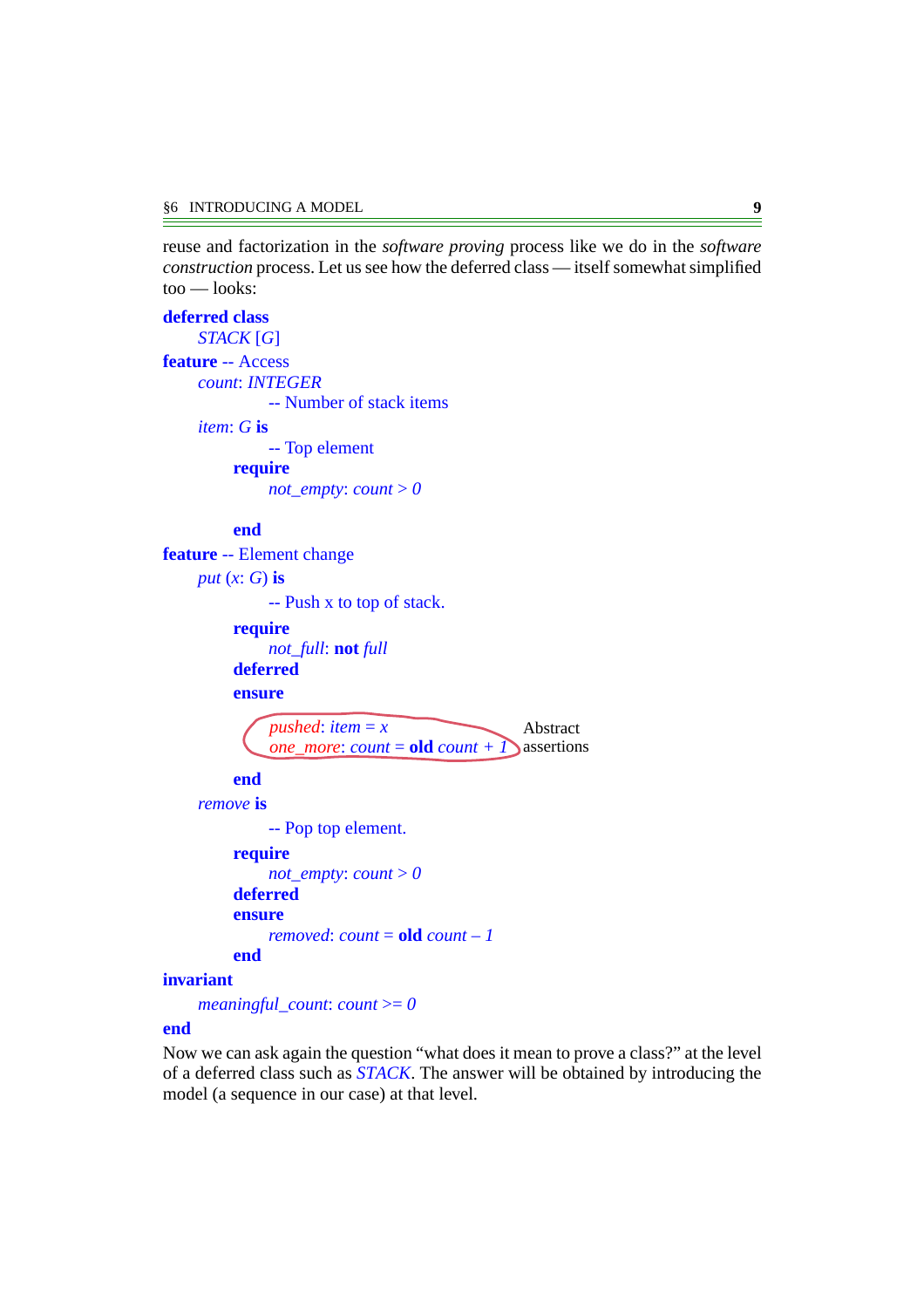# **7 MATHEMATICAL CLASSES**

To proceed we need a better definition of basic model elements such as sequences. They will be described using simple set-theoretical concepts: Sets, Relations, Functions, Sequences (Z or B style).

For simplicity and consistency, it is useful to express such a notion in a form that looks like an Eiffel class:

### **deferred class**

*SEQUENCE* [*G*]

**end**

```
feature -- Access
    count: INTEGER
              -- Number of sequence items
    item (i: INTEGER): G is
              -- Element at index i
         require
              in bounds: i \geq 1 and i \leq count
         deferred
         end
    last: G is
              -- Element of highest index
         require
              not_empty: count > 0deferred
         ensure
              definition: Result = item (count)
         end
    first: G is
              ... Similar ...
    subsequence (i, j: INTEGER): SEQUENCE [G] is
              -- Sequence made of elements from i to j, if any
         require
              first in bounds: i >= 1 and i \le count
              second_in_bounds: j \geq 1 and j \leq count
         deferred
         ensure
              Result.count = max(j - i + 1, 0)
```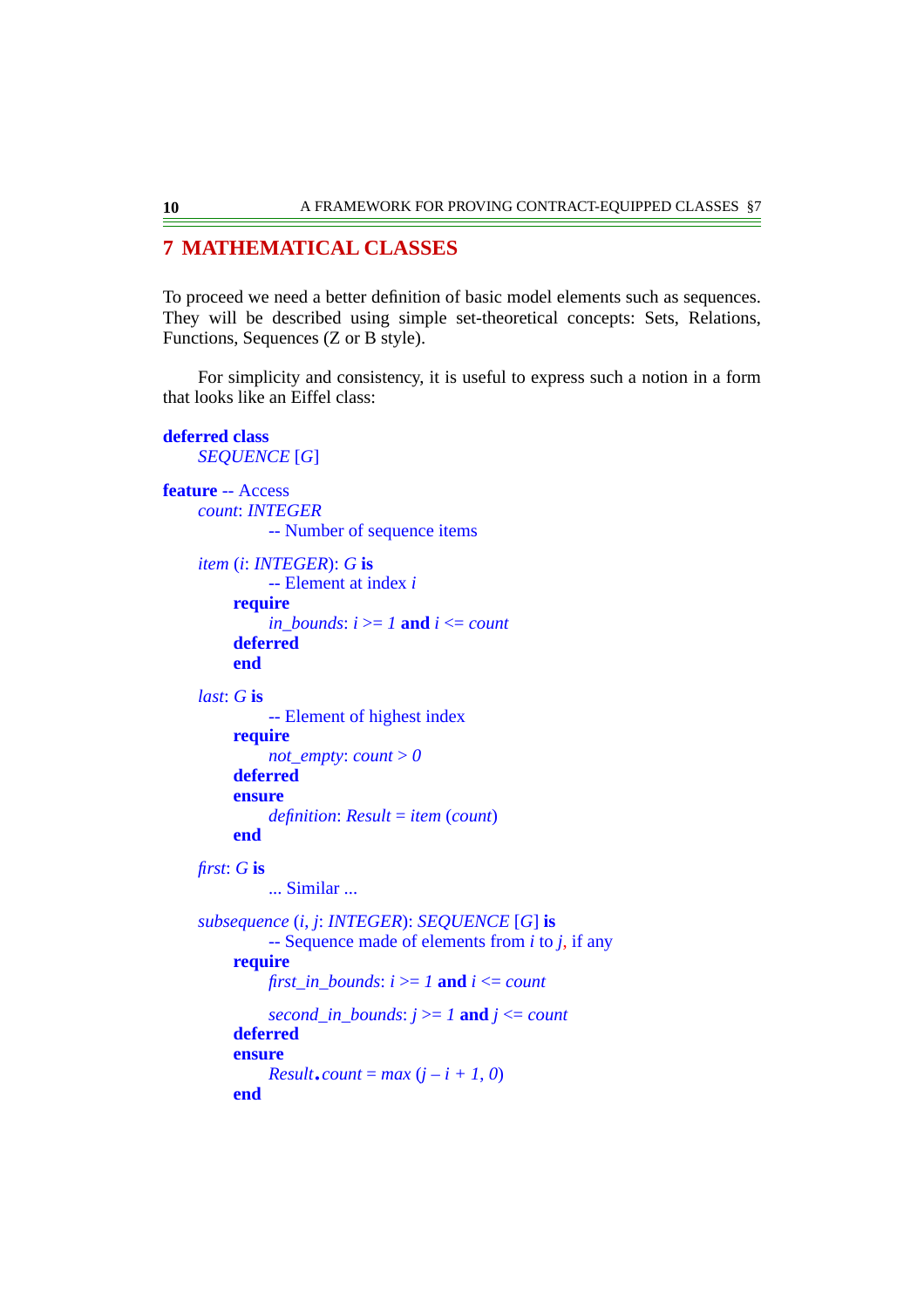```
feature -- Element transformers
         extended (x: G): SEQUENCE [G] is
                  -- Sequence extended with x at end.
              deferred
              ensure
                  one_more: Result.count = count + 1
                  added: Result.last =x
                  rest_unchanged:
                     equal (Result.subsequence (1, count), Current),
              end
         head: SEQUENCE [G] is
                  -- Sequence minus its first element
              require
                  not_empty: count > 0deferred
              ensure
                  removed: Result.count = count – 1
                  rest_unchanged:
                       equal (Result, subsequence (1, count–1))
              end
```
... Similar declaration for *tail* ... **invariant** *meaningful\_count*: *count* >= *0*

#### **end**

In spite of this programming-like appearance, however, such classes are purely mathematical objects. They correspond to the lowest level of the proof hierarchy:



**Figure 5: Place of mathematical classes**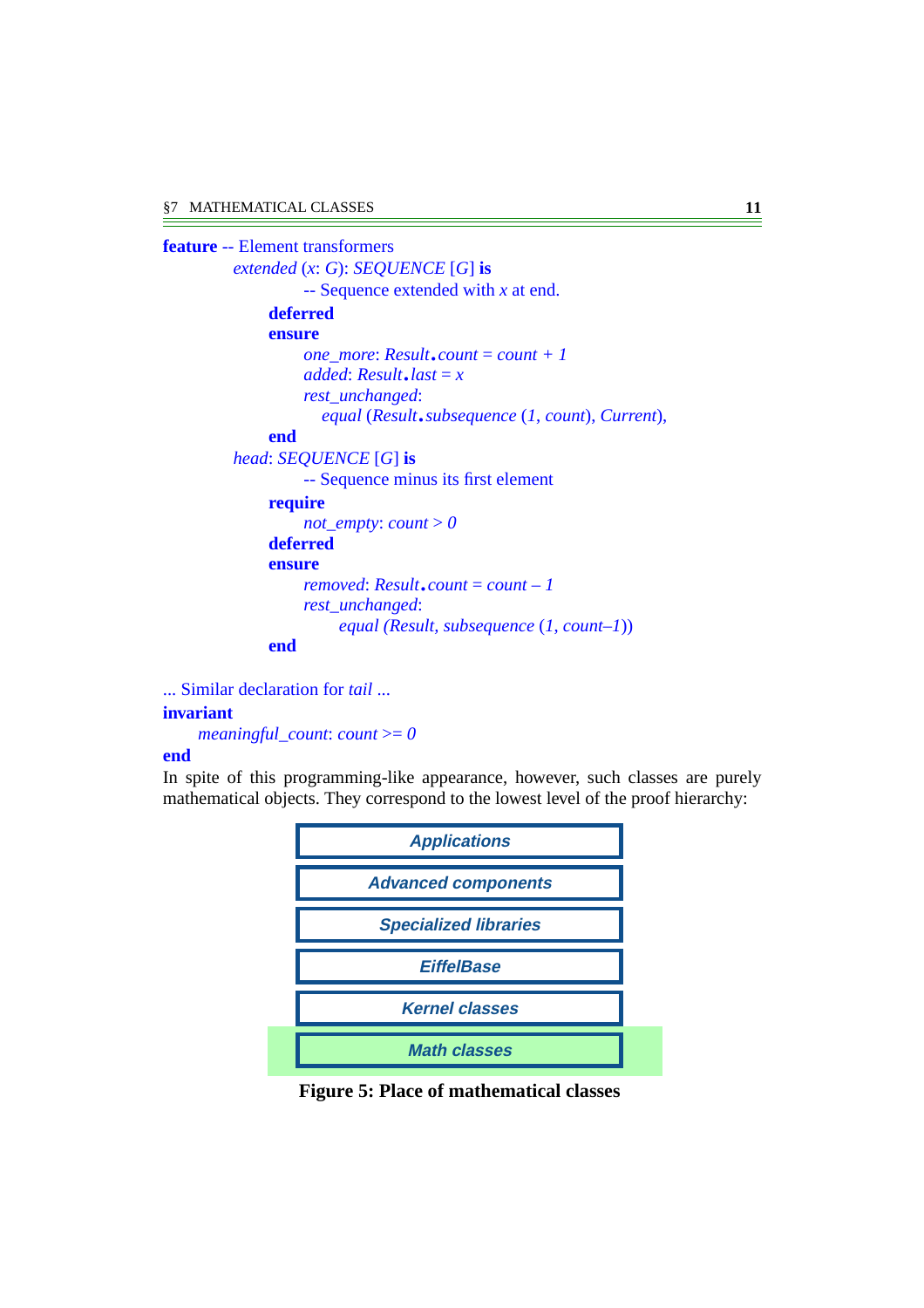These classes are expressed in a subset of Eiffel called IFL (for Intermediate Functional Language), with strong restrictions: no procedures but only functions; no assignment to attributes; no modifications of any data structure. For example to represent sequence concatenation class *SEQUENCE* above uses a function *extended* that returns a new sequence, not a procedure *extend* that would modify the current sequence. In other words this is a purely applicative language, just a programminglike representation of pure mathematical concepts. We may view IFL as pure mathematics disguised in Eiffel syntax. Using a notation similar to that used for actual classes at higher levels of the hierarchy provides consistency and simplicity.

EiffelBase classes such as *STACK* and its variants rely on these IFL classes, through an intermediate level that we ignore for this discussion:



**Figure 6: Place of data structure library**

In the writing of class *STACK* we can now explicitly introduce the model. Using Eiffel techniques for selective export we export the corresponding features — and as a result the corresponding contracts — to a special class *SPECIFICATION* and to that class only. This means that they will not be visible in the official documentation ("contract form" or "short form") of the class.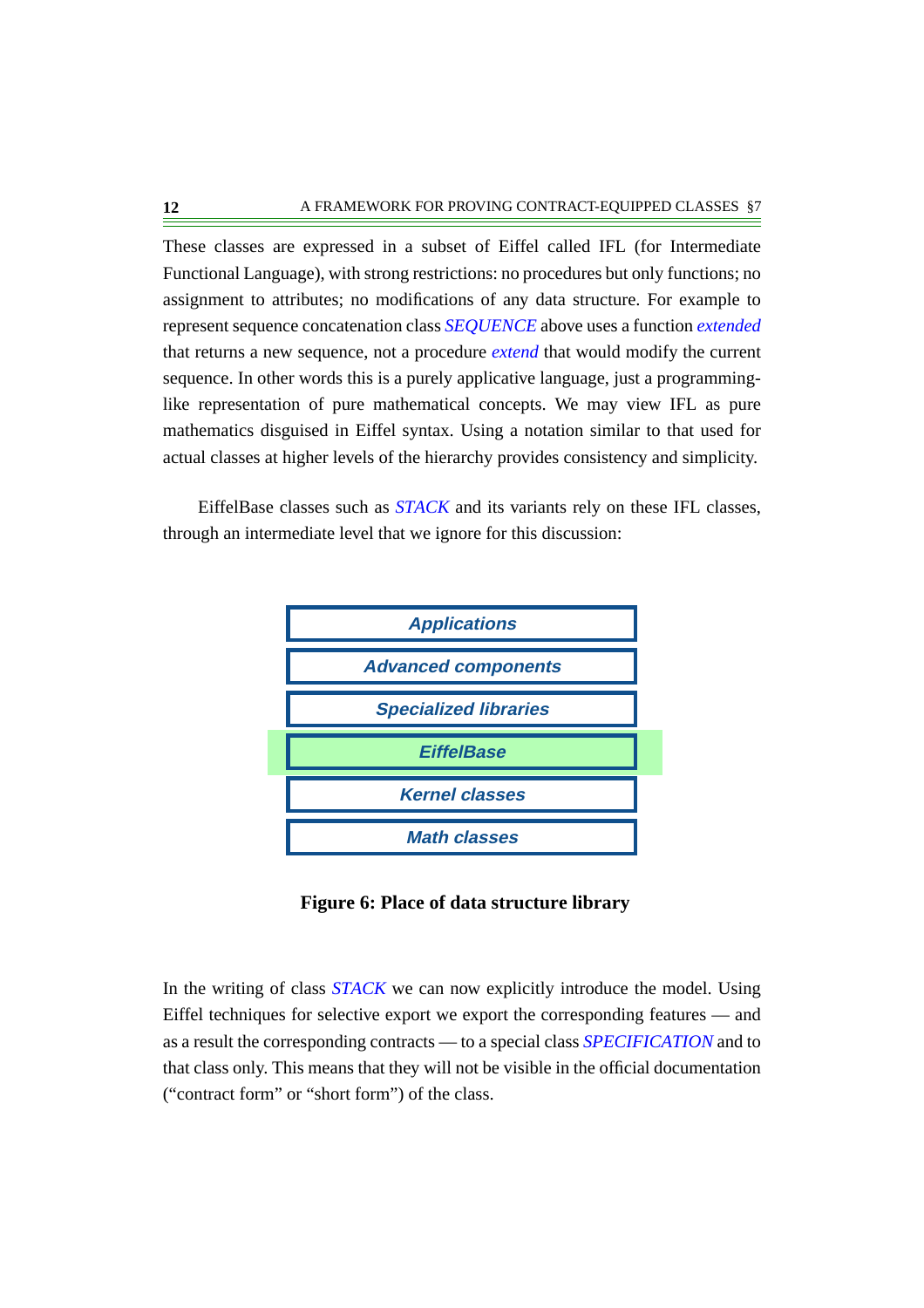**end**

**deferred class** *STACK* [*G*] **feature** {*SPECIFICATION*} -- Specification **feature** -- Access *count*: *INTEGER* **is** -- Number of stack items **deferred ensure end** *item*: *G* **is** -- Top element **require** *not\_empty*: *count*  $> 0$ **deferred ensure end feature** -- Element change *put* (*x*: *G*) **is** -- Push x to top of stack. **require not** *full*: **not** *full* **deferred ensure end** *remove* **is** -- Pop top element. **require** *not\_empty*: *count* > *0* **deferred ensure** *removed*: *count* = **old** *count – 1* **end invariant** *meaningful\_count*: *count* >= *0 model*: *SEQUENCE* [*G*] **is deferred end** *same\_count*: *Result* <sup>=</sup> *model*.*count is\_last*: *Result* <sup>=</sup> *model*.*last*  $p$ *ushed*: *item* = *x one\_more*: *count* = **old** *count* +  $\overline{I}$  $extended: model = old model = red$ Abstract assertions Model assertions *chopped\_off*: *model* <sup>=</sup> **old** *model*.*head model\_exists*: *model* /= *Void*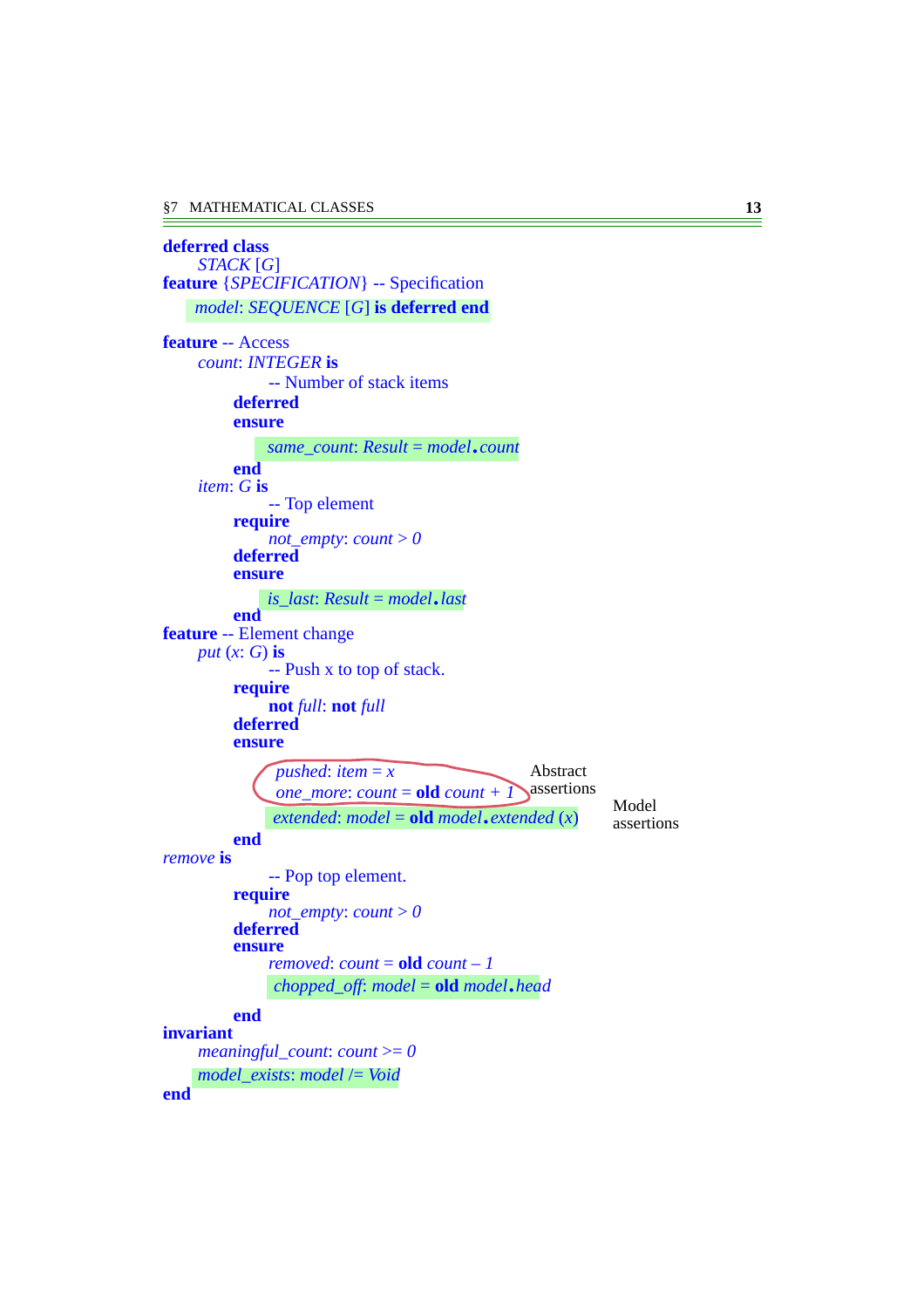Our contracts now have two kinds of assertions, marked in the above extract: the original *abstract assertions*, part of the contracts for the class; and the new *model assertions*, introduced together with the model. We represent the model, in the class, by a new feature *model* (exported to *SPECIFICATION* only and hence not visible by normal clients); the model assertions are expressed in terms of *model*, referring here to features of the IFL class *SEQUENCE* as introduced earlier.

We have the first part of the answer to our general question of "what does it mean to prove a class?":



The following figure illustrates this process



**Figure 7: Proving a deferred class (partial view)**

In the example of *STACK* and its *SEQUENCE* model, the proof is straightforward. For example, considering the postcondition of *put*, we set out to prove the first clause, *item* <sup>=</sup> *<sup>x</sup>*. The definition of *item* tells us that *item* is *model*.*last*. The model postcondition tells us that  $model = old \ model$ . *extended* (*x*), so *item* is old *model*.*extended* (*x*).*last*. But now the postcondition clause *definition* of *last* in class *SEQUENCE* tells us that this is indeed *x*.

The proof of the second postcondition clause, *count* = **old** *count + 1*, is similar, using the postcondition of *extended* in *SEQUENCE*.

Note that these proofs of deferred classes really involve mathematical rather than programming properties, since there are no explicit assignment, feature call (the central O-O operation) or control structures.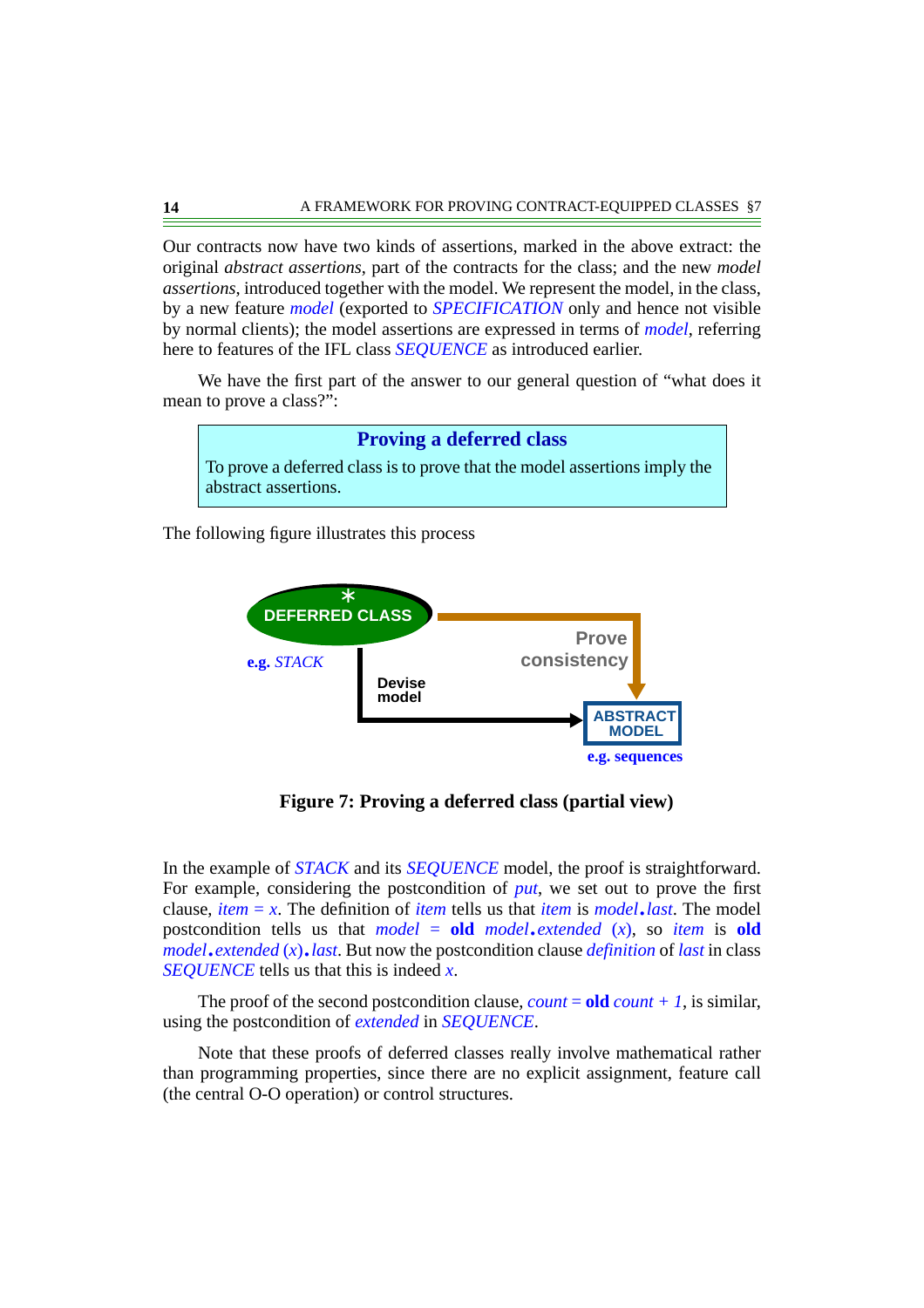In practice, it will be convenient to work not directly on the classes, but on mathematical versions that makes the manipulations easier, leading to the following variant of the above figure:



**Figure 8: Proving a deferred class (full view)**

### **8 PROVING THE EFFECTIVE CLASS**

We now come back to the effective class *FIXED\_STACK*. It provides implementations of the features that were deferred in *STACK*, for example:

```
put (x: G) is
         -- Push x to top of stack.
    require
         not full: not full
    deferred
    ensure
           pushed: item = x
          one_more: count = old count + 1
          extended: model = old model = red
```
**end**

The proof of the model assertions has been taken care of at the level of the deferred class. So what remains to be done is to check the consistency of the implementation vis-à-vis that first model: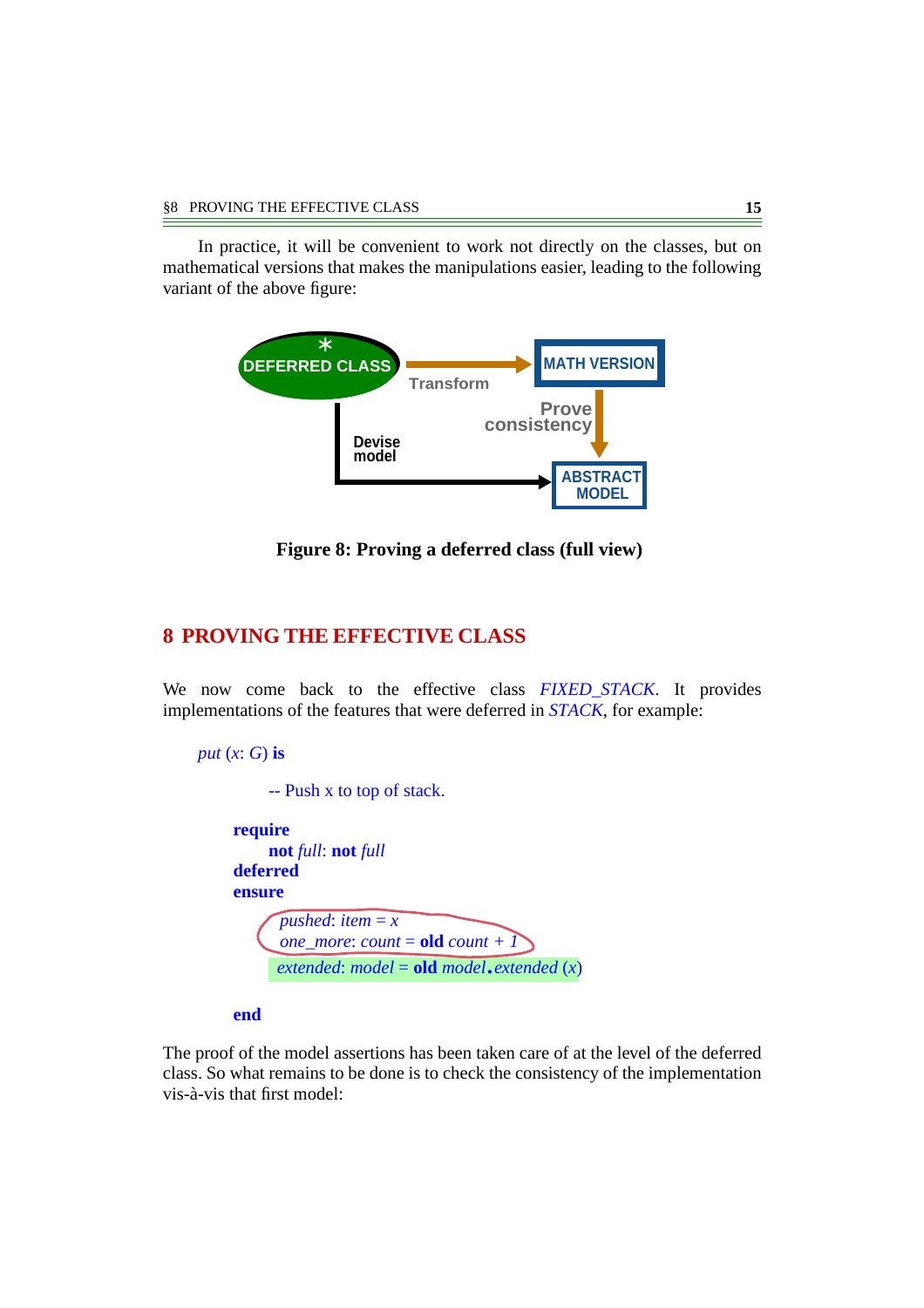### **Proving an effective class**

To prove an effective class is to prove that the implementation satisfies the model assertions.

Of course the abstract assertions are those which matter for the clients. But by factoring out the choice of model at the level of the deferred class we have also factored out the proof of the abstract assertions; all that remains of interest at the level of individual effective classes is the model.



**Figure 9: Proving an effective class (partial view)**

In our example the proof is again straightforward, but requires an axiomatization of programming language constructs such as assignment, feature call and control structures, which the present discussion does not address.

Here too it's more convenient to work on a translation of the class into a mathematical form:



**Figure 10: Proving an effective class (full view)**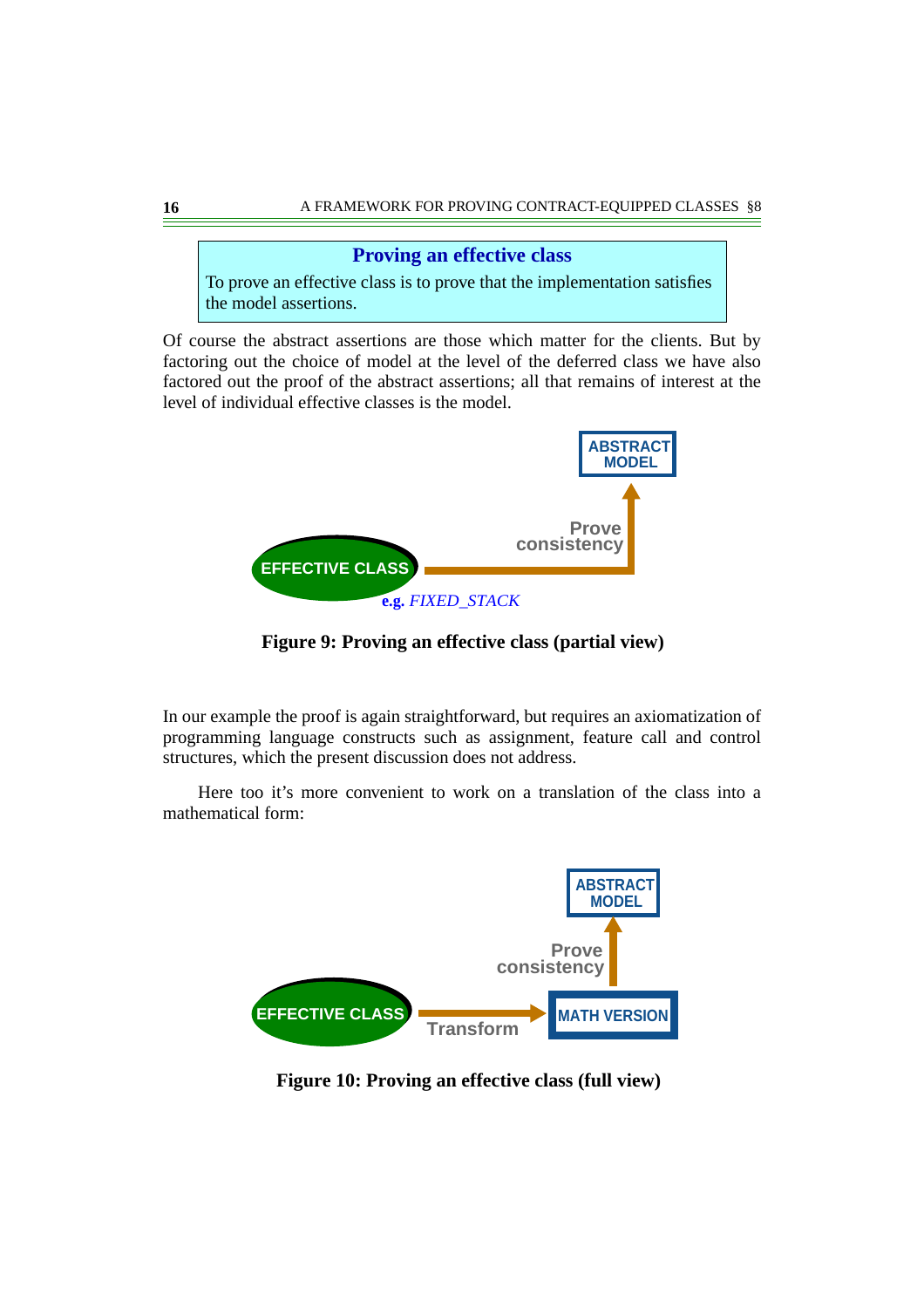# **9 THE OVERALL SCHEME**

The following figure combines the preceding ones to present the overall proof scheme:



**Figure 11: Scheme for proving classes**

# **10 ISSUES TO BE ADDRESSED**

The approach outlined here is only a general scheme. A number of important details remain to be filled in:

- Choice of a mathematical model for proving class properties. Translating into mathematics avoids the symbol manipulation problems that often plague proof efforts.
- Finding the right mix between axiomatic and denotational approaches to modeling the software concepts involved.
- Handling the semantics, in particular (at the level of effective classes) for advanced language constructs.
- Adapting the theory to the form required by the chosen proof engine. Given the amount of proof work involved a fundamental requirement of the approach described here is mechanical support for proofs.
- Scaling up to bigger components.
- Exploring the possibility ot synthesizing the model automatically in some cases, instead of having to invent it for every class.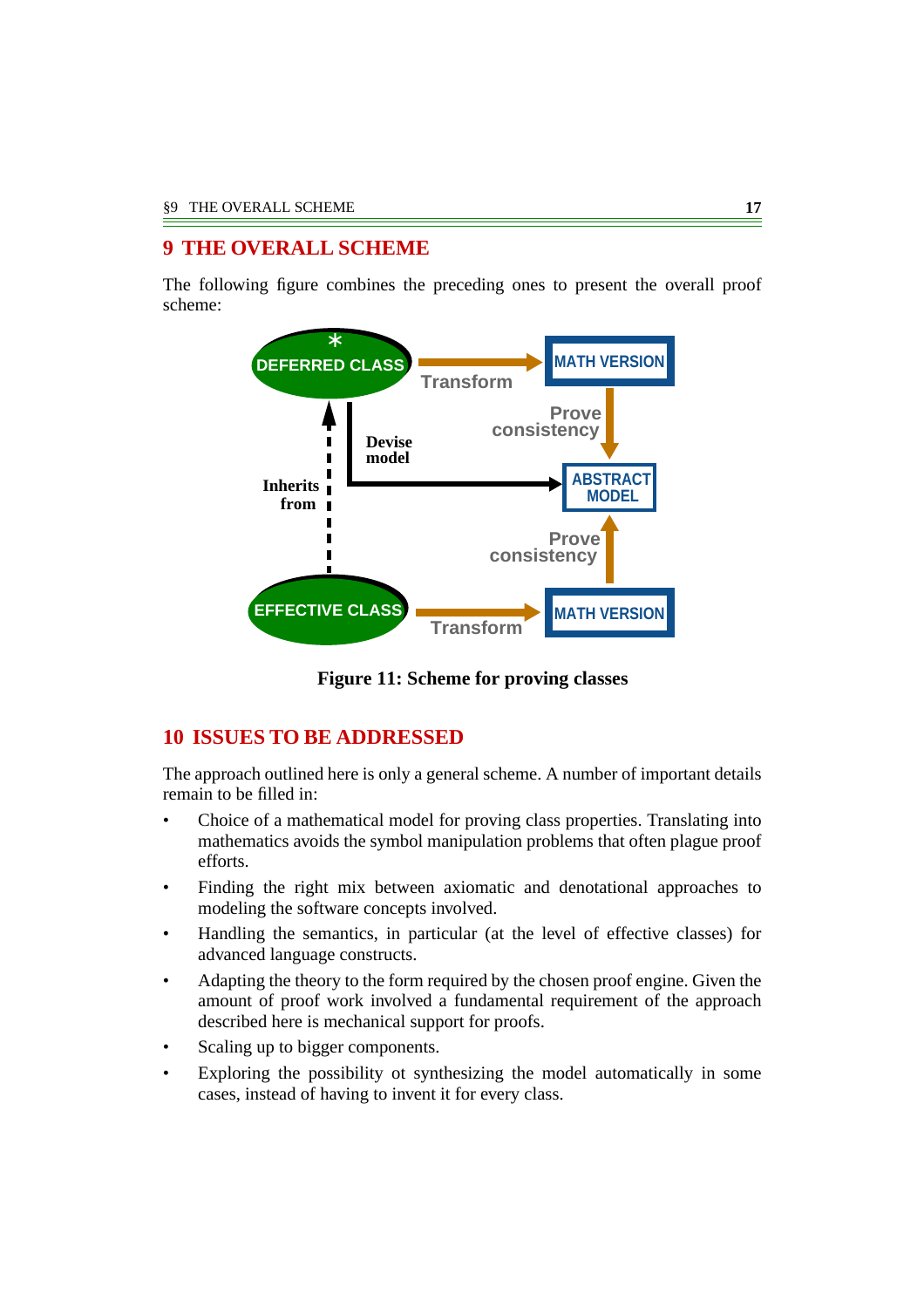# **11 STRATEGY**

Because of the number of concepts involved in a full-scale library such as EiffelBase (used daily by numerous applications, including large mission-critical systems) we cannot hope to tackle the full current library at once. A related issue is the number of programming language mechanisms that must be modeled.

To avoid an "all-or-nothing" approach, the strategy starts with elementary versions of both the language and the library, working its way up on both sides by introducing advanced language constructs and advanced library concepts one by one, and proving everything correct at each step.

We hope that this strategy will lead us to a fully proved and practically usable version of a contract-equipped library of fundamental computing structures.

### **References**

<span id="page-17-2"></span>[1] Jean-Raymond Abrial: *The B Book*, Cambridge University Press, 2002

[2] Felix Bachmann, Len Bass, Charles Buhman, Santiago Comella-Dorda, Fred Long, John Robert, Robert Seacord, Kurt Wallnau: *Technical Concepts of Component-Based Software Engineering*, Software Engineering Institute, Carnegie-Mellon University, Pittsburgh (Pennsylvania), Report CMU/SEI-2000-TR-008, available at [www.sei.cmu.edu/publications/documents/00.reports/00tr008.html.](http://www.sei.cmu.edu/publications/documents/00.reports/00tr008.html)

<span id="page-17-1"></span>[3] Bertrand Meyer, *Reusability*: *the Case for Object-Oriented Design*, in IEEE *Software*, vol. 4, no. 2, March 1987, pages 50-62. Also in: *Selected Reprints in Software*, ed. M. Zelkowitz, IEEE Press, 1987; *Software Reusability*, ed. T. Biggerstaff, Addison-Wesley, 1988; *Object-Oriented Computing*, IEEE Press, 1988.

<span id="page-17-3"></span>[4] Bertrand Meyer: *Applying "Design by Contract"*, in IEEE *Computer*, 25, 10, October 1992, pages 40. Also in *Object-Oriented Systems and Applications*, ed. David Rine, IEEE Computer Press, 1994.

<span id="page-17-4"></span>[5] Bertrand Meyer: *Eiffel*: *The Language*, Prentice Hall, second printing, 1991.

<span id="page-17-6"></span>[6] Bertrand Meyer: *Reusable Software*: *The Base Object-Oriented Libraries*, Prentice Hall, 1994.

<span id="page-17-5"></span>[7] Bertrand Meyer: *Object-Oriented Software Construction*, *second edition*, Prentice Hall, 1997.

<span id="page-17-0"></span>[8] Bertrand Meyer, Christine Mingins and Heinz Schmidt: *Providing Trusted Components to the Industry*, in IEEE *Computer*, vol. 31, no. 5, May 1998, pages 104-105.

[9] Bertrand Meyer: *Contracts for Components*, in *Software Development*, vol. 8, no. 7, July 2000, pages 51-53.